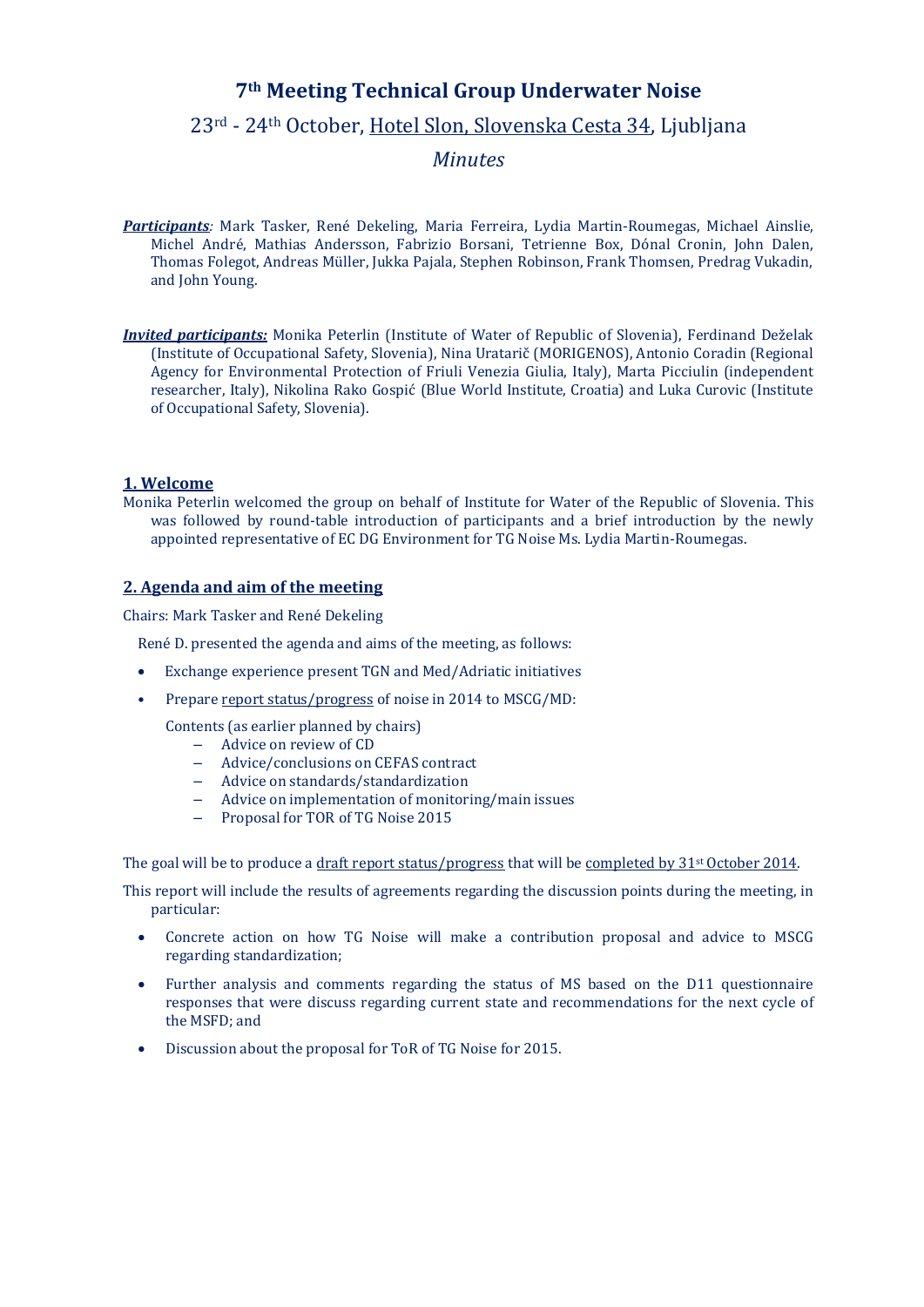# **3. Formal review of Commission Decision (CD) 2010/477/EU**

### By Mark Tasker

Presentation of the process of the advice on review of Commission Decision

Status: template delivered to ICES, WG GES, considered on 20-21 October

### *Main messages from WG-GES:*

TG Noise were thanked explicitly for their hard work in supporting the Commission and Member States.

### *Main messages to WG-GES:*

- MSFD has introduced requirement for EU member states to address noise (ecosystem scale, regional approach)
- Member States to set up a monitoring programme for underwater noise, to provide new, now unavailable information
- Pressure indicators; relation between pressure/state/impact needed
- For impulsive noise, most relevant effect and knowledge needs identified, knowledge base needed for management/policy is growing, may be sufficient progress for new MSFD cycle
- For ambient noise, progress probably insufficient for next MSFD cycle:
	- MS should give priority to set-up ambient noise monitoring –DG ENV should address MS to raise the priority to start implementation of monitoring;
	- currently there is no long term ambient noise monitoring process in place, except from project based like BIAS which may provide in 3-5 years' time information
- Noise monitoring not started, inventarisation finished, TG Noise to assess results and provide advice on obstacles and way forward
- **Present two indicators address the main identified concerns, starting monitoring of these indicators should get priority**

# *Future actions:*

- 28/11/2014: WG GES comments to JRC/ ICES on contents of templates, to DG ENV on cross cutting issues and Annex III
- 28/11/2014: DG ENV provide guidance (MSCG/Marine Directors will provide advice/views by end of 2014)
- 21-23/01/2015 Cross-cutting issues workshop, Copenhagen (this will address the 11 MSFD descriptors and is expected to be quite helpful for MS and all working groups to align and understand how the 11 descriptors relate to each other and can be better addressed.
- After Cross-cutting workshop (21-23/01/2015) and until 25/03/2015: further work on the review templates by ICES/TG Noise
- 25/03/2015: Final draft to be delivered to DG ENV by ICES. This will include additional revisions by TG Noise

TG Noise discussion and conclusions on additional information for CD:

- The Commission Decision should only include core advice and information and should not define details or provide guidance, it is important to make clear that the Commission Decision should be read alongside with the guidance documents and additional information. Action: Mark T. and René D.
- If there are inconsistencies and relevant information missing from the guidance (e.g. DE comment on guidance regarding the noise frequency), then it could be part of the Work Plan of 2015 to produce a clear interpretation. Action: Andreas M. and Michael A. (2015)
- René D. suggested that further clarification on the choice of the two 13 octave bands might be needed. This issue was also raised during the International Whaling Commission (IWC)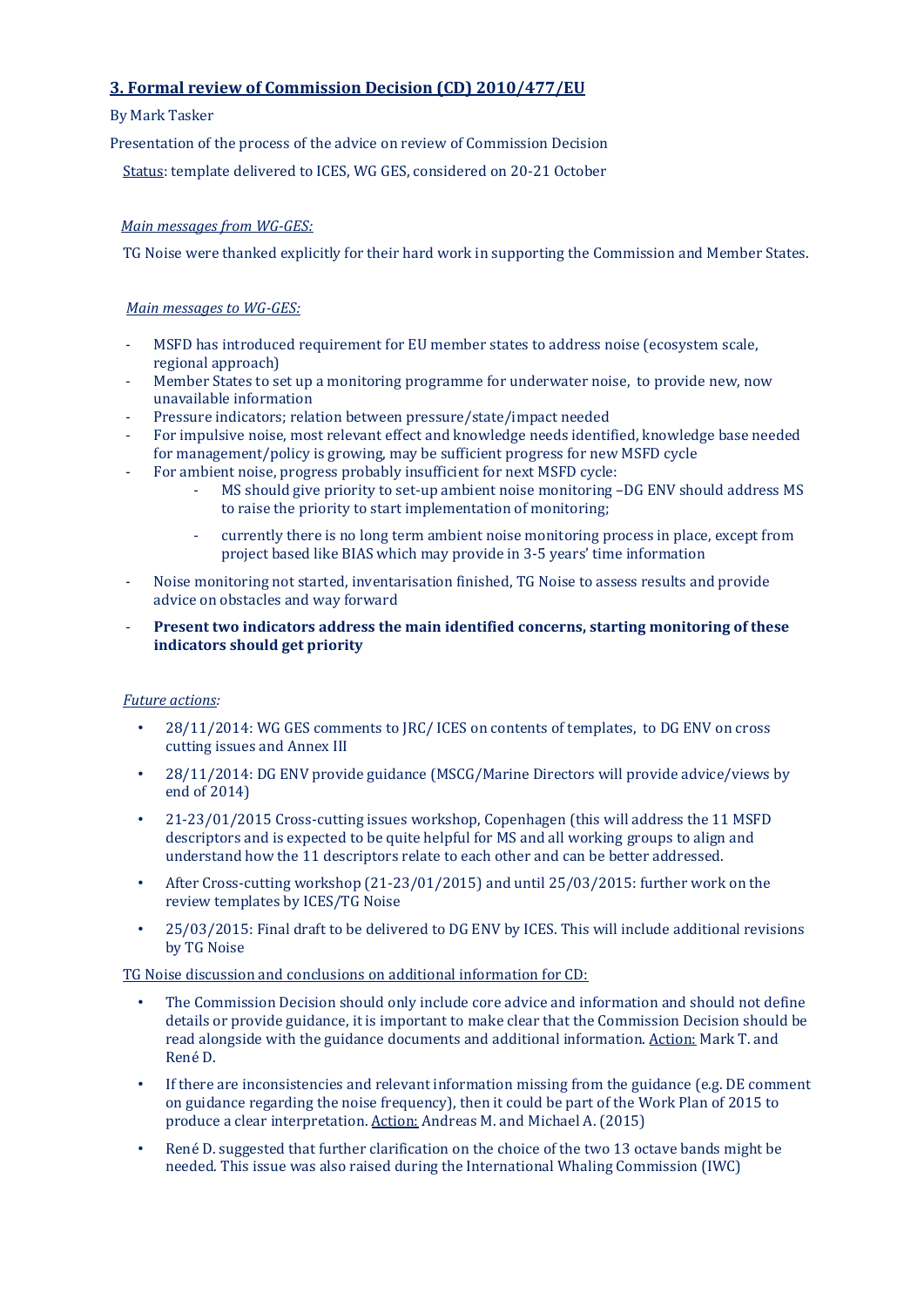workshops discussions that included US participants. The IWC group made a proposal for frequency bands and other alternatives.

- Mark T. noted that discussions about frequencies bands took place previously and information is available in the TG11 reports. Jukka P. suggests that since no further data were available, perhaps this decision could be revisited when there will be baseline information as expected from the BIAS project in 5 years' time.
	- Decision: proposal to include clear arguments for the proposed noise frequency bands but not introduce changes. Action: Mark T. and René D.

Additional note by René D. about the current advice process OSPAR: ICG is coordinated by OSPAR secretariat and addresses 3 main activities:

- Assistance to set up a register for impulsive noise, lead by UK
- Proposal for ambient noise monitoring , led by NL (René D.), and
- Provision of possible mitigation measures, led by DE

TG Noise will be kept informed of the developments in OSPAR ICG Noise.

### **3. Update on ongoing initiatives (focus on Med. / Adriatic initiatives):**

*All presentations are available upon request.*

Underwater noise monitoring experiences in Croatia, *by Predrag Vukadin*

Assessing the effects of leisure boating noise on bottlenose dolphins of the Cres - Lošinj archipelago (northern Adriatic Sea, Croatia), by *Nikolina Rako Gospić, PhD Science Director Blue World Institute, Croatia*

Three years underwater acoustic monitoring in the gulf of Trieste (Northern Adriatic Sea, Italy): experience and results of ARPA FVG following an MSFD approach, *by Antonio Codarin, PhD Regional Agency for Environmental Protection of Friuli Venezia Giulia (ARPA FVG)*

The underwater background noise in the Trieste Gulf with reference to possible impact on local fish fauna, by *Marta Picciulin, PhD Independent Scholar*

#### **4. Assistance on implementation of Monitoring Guidance: Standardization**

*Item 7. of the Work Plan: update and feedback about the actions done and agree on follow-up actions regarding draft new work Item proposal; potentially advice to MSGC Marine Directors*

#### **Standardisation timeline 2015-2021:**

- 2015: finalise ISO 18405:2015 Underwater Acoustics Terminology
- 2015: start development of joint ISO/IEC terminology standard
- 2015: start development of measurement standard (best done jointly by ISO/IEC)
- 2016: start development of modelling standard (ISO)
- 2017: start development of monitoring standard (ISO)

2017: start review of ISO 18405

2018: publication of joint ISO/IEC terminology standard (in ISQ)

2019: finalise modelling standard (ISO)

2020: finalise measurement standard

2020: finalise ISO standard 18405:2020

2021: finalise monitoring standard (ISO)

Action: Text draft for progress report that will include the findings on the need for and way ahead towards an International Standard for monitoring underwater noise. Authors Michael A, Andreas M., Jukka P., Stephen R. (and Thomas F. confirmed interest to contribute during conclusions on 2<sup>nd</sup> day).

The draft text will address in detail the following issues:

- State the advice and agreements of TG Noise regarding the ISO proposal to be approved at ISO meeting in June 2015.
- To make use of the interim advice guidance of BIAS standards (Jukka P.)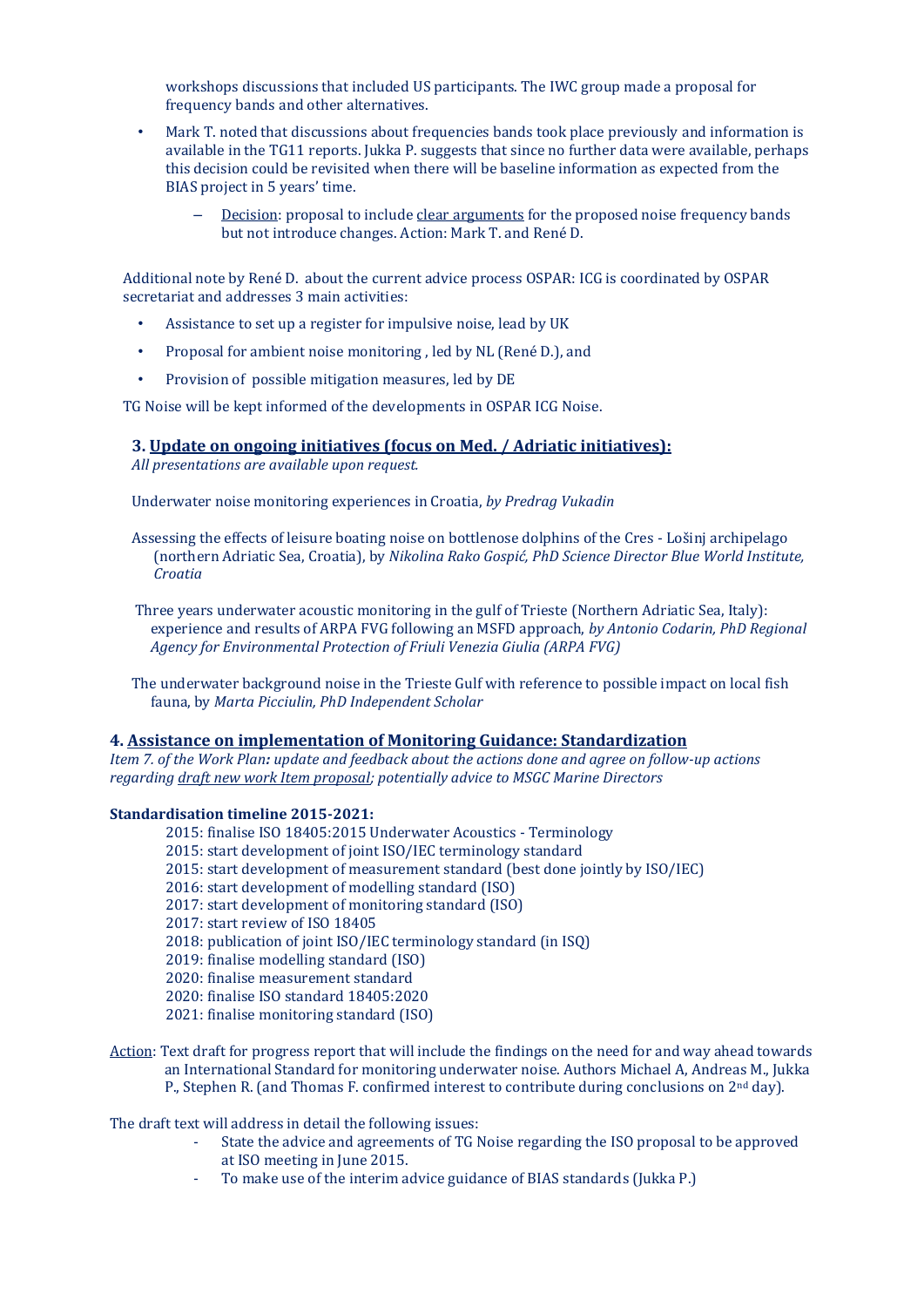- It is critical that a lead coordinator/chair of the Standards Group be found soon
- Members of TG Noise from Croatia, Germany, Netherlands, Sweden, and UK expressed an interest in participating in the development of an international underwater noise monitoring standard. Andreas Müller announced his intention to organise an international workshop about standardisation, to be held in Germany (no exact date agreed)

### **5. Update work under the Framework contract ENV.D2/FRA/2012/0025**

*Item 6. of the Work Plan: Review of work under the EC Contract "Noise Propagation and Impact" Action 3. Propose a roadmap towards defining sound limits for GES, presented by Fabrizio Borsani CEFAS; summary of main results; conclusions /advice from TG Noise to DG Environment / MSCG Marine Directors.*

### Fabrizio B.: presentation

37 participants from various backgrounds and organizations and 5 international experts attended the technical workshop in April. As a result the proposed text for Draft Roadmap has been drafted. Fabrizio B. explained that the proposed actions should be a sort of recipe book about what needs to be done and how, including a proposal on funding possibilities and timeframe required in order to be as cost effective as possible. Action 4 – we should be able to drawn more concrete in this action as assessment framework and or management frameworks. René D. highlights much more knowledge available that can be included in this report – it is a missed opportunity.

**Project timeline:** Project will conclude end November. The next version to be submitted to EC DG ENV is due on 31st October. Then after comments received from EC DG ENV the final version submission will be on 28.11.2014.

#### **Proposed actions / conclusions**:

Only few comments received from TG Noise René D. will identify the logical part for the knowledge gaps so that it can made visible if needed at higher level.

Fabrizio B: minor comments changes can be done in the report now.

René D.: will draft brief text regarding the roadmap report with main conclusions to be included in the TG Noise report for MSCG. Propose to not make another list of research needs but instead to make a logical set of priorities of research needs, following the OSPAR approach. Use this information from CEFAS report as criteria to prioritize in the advice to Marine Directors*.*

### **6. Document on criteria for additional indicators & Review**

*Item 2. of the Work Plan: feedback from WG GES meeting on 20-21 October and agree on follow-up actions; Item 5. of the Work Plan: review information available and agree on follow-up actions*

René D. introduced the document as submitted to GES. The aim of this document was to propose the rationale for selection of GES criteria.

*TG noise suggests the following selection for GES criteria:*

- *1. Scale: The scale of impact deriving from the introduction of energy is at a large scale rather than at a local scale or there is a concern that such impacts will occur at large scale in the near future.*
- *2. Evidence of impact (or long-term impact): There should be evidence of a persistent impact) on the marine ecosystem, on populations or on habitats or ecosystem services, or indication of potential persistent impacts or irreparable damage at these scales.*
- *3. Added value: The activities introducing the energy in the environment and their cumulative effects should not be already fully regulated under other EU-regulations, or monitoring and assessment should deliver added value because e.g. it enables assessment of potential cumulative impact caused by different activities (not necessarily restricted to noise/energy).*

**Condition:** These 3 criteria should ALL be met by any new proposed indicator: if a source of introduced energy meets all 3 criteria, it could be proposed to be taken up in the revision of the Commission Decision for the next implementation round of the MSFD (e.g. 2018-2026).

#### **GES meeting comments and discussion:**

- Some conflicting comments, regarding the selection criteria some MS said that at least 1criteria should be met. But TG Noise defends that all 3 should be met. The same applies to indicators.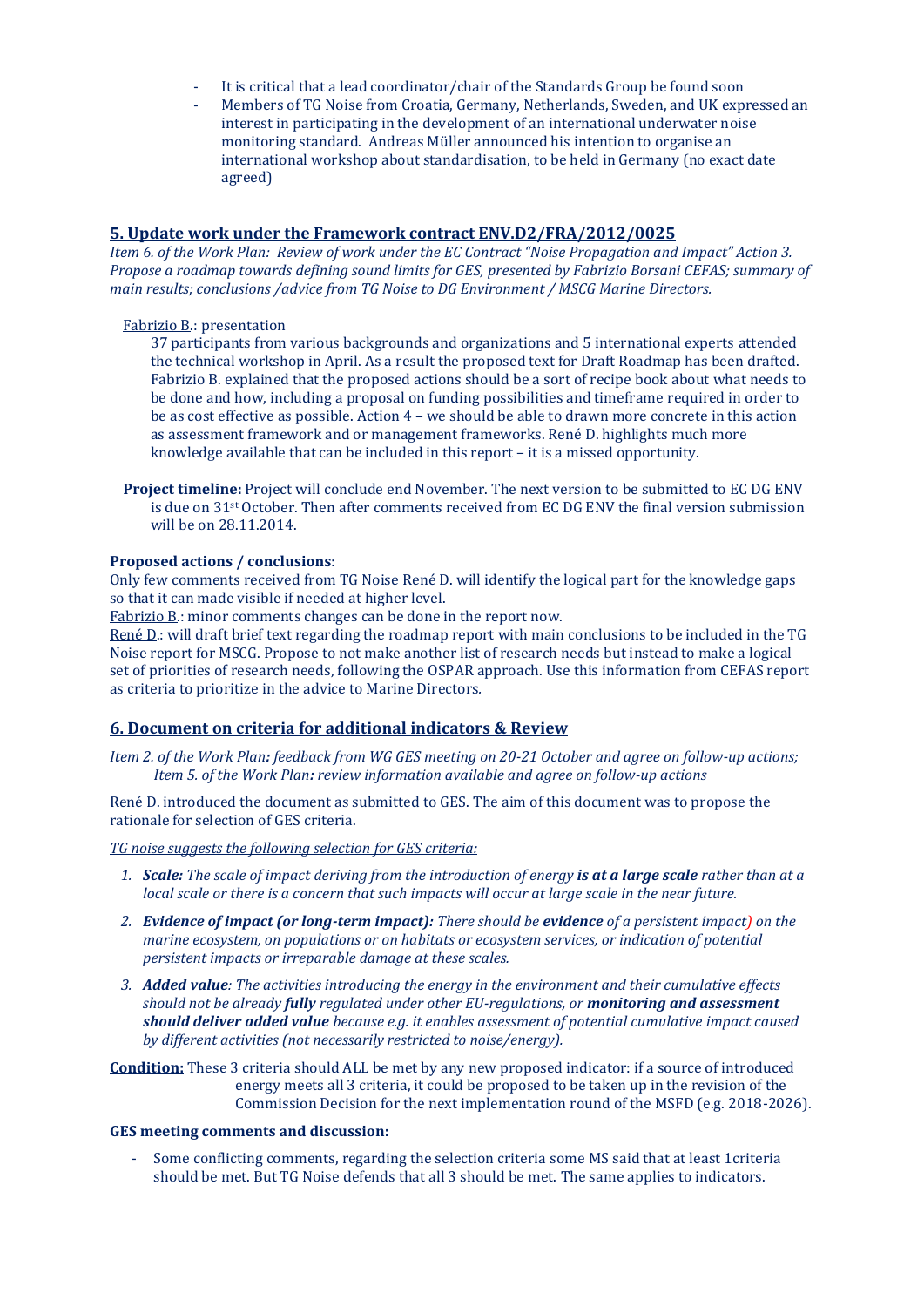- What is meant by large-scale e.g. would Gulf of Bothnia count as regional or local?! The scale selection criteria needs clarification
- Finally, regarding evidence also the masking of 11.2 is there as potential but evidence has not been proven

### *Comments from TG Noise:*

- Thomas F.: Scale issue better maybe can be re-phrase as *the extent of scale of impact of the activities***.**  Change accepted and text revision (René D.)
- Thomas F.: highlights that more details regarding activities that are *not fully regulated under other EU environmental regulations*. Mark T. explained that at least one MS mentioned that their national regulations don't include noise in their regulations so it seems they don't comply with existing EU obligations.
- Lydia suggests to check the definitions as outlined in MSFD in particular the term to use reg. *impacts* and what concerns the evidence of impacts. Further EC welcomes to prioritize works for the actual process of GES decision revision..
- Regarding new indicators: Clarification regarding the MSFD remit (marine waters environment, pressure and impacts) package to address in integrated framework as WFD and their difference regarding other directives as EIA as the two directives act at different levels.

### *New indicators: Applying the selection criteria<sup>1</sup>*

*In table below present indicators and a number of indicators that may be considered when determining the utility and applicability. The present indicators would score high when these criteria are applied. These potential new indicators were also described in the 2010 TG11 advice.*

| <b>Energy source</b>                                                                                                                                                   | 1. Scale | 2. Evidence | 3. Not yet<br>regulated/<br>other added<br>value           | End<br>score                      |
|------------------------------------------------------------------------------------------------------------------------------------------------------------------------|----------|-------------|------------------------------------------------------------|-----------------------------------|
| Loud, low and mid frequency impulsive sounds                                                                                                                           | $^{+}$   | $^{+}$      | $\pm$                                                      | ÷                                 |
| Continuous low frequency sound                                                                                                                                         | $^{+}$   | $^{+}$      | $^{+}$                                                     | ÷                                 |
| High frequency impulsive sounds<br>Frank T.: to check whether useable info available                                                                                   | $^{+}$   |             | $^{+}$                                                     | TG Noise<br>2014<br>report        |
| Electromagnetic fields (from submarine cables)<br>Frank T. and Mattias A., and to check whether<br>useable info available and John Y to review<br>available info in US |          |             | $^{+}$                                                     | <b>TG</b> Noise<br>2014<br>report |
| Heat release<br>René D to revisit TG 11 report /<br>Jukka P. to review available information on Baltic<br>Sea                                                          |          | $^{+}$      | <i><u>fregulated</u></i> in<br>other EU dir.<br>$Eq.EIA$ ) | TG Noise<br>2014<br>report        |
| Light (by offshore structures):<br>Info: about scale evidence with affect in marine<br>Fabrizio B. info about bridge of MESSINA strait                                 | $^{+}$   | $\pm$       | $^{+}$                                                     | <b>TG</b> Noise<br>2014<br>report |

#### *Advice from TG Noise for draft report preparation:*

- Frank T.: can provide evidence from running project reg. **electromagnetic fields (and High frequency impulsive sounds)**: proposes to liaise with Danish colleagues to seek for literature to supply info to fill in the table: check selection
- About scale of impact: is it real large-scale: How large is the area affected by the cables / impacted?!There are no studies done/evidence on impacts. Need to involve the expert leading in this field: names can be suggested: action by Mattias A. and Frank T.

### *Conclusions (and actions on timeline table):*

René D. will lead the redrafting work for the report and will include information to be received as in table above if available now. This can be included if provided in short term regarding 3 selection criteria otherwise chairs will add that this will be set in the final report advice to GES in 2015.

<sup>1</sup> Most information is taken from the TG11 report (Tasker *et al* 2010).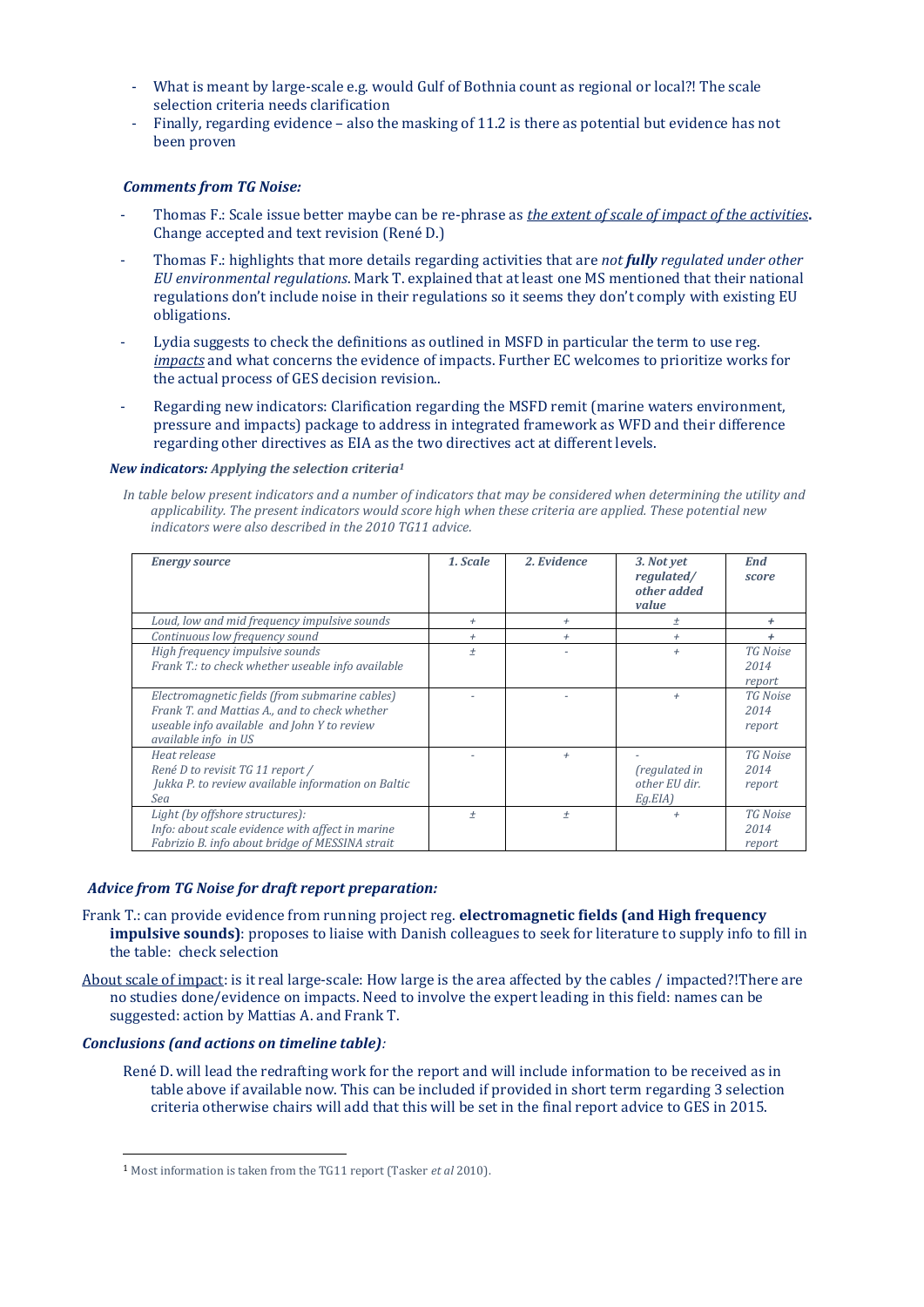Regarding the heat release indicator, it has been concluded that there is not sufficient new information and no evidence of a wide-scale impact, so does not qualify as new indicator. In any case Jukka P. will provide info from Baltic Sea.

# **7. Assistance on implementation of Monitoring Guidance: Questionnaire**

Item 8. of the Work Plan**:** presentation of initial assessment and agree on follow-up actions and advice from TG Noise on implementation available in summary assessment document, as presented by René D. (*version revised and included in progress report 14-11-2014*).

# **8. Advice to MSCG and Marine Directors: outline on items to be included in report**

Agree on/draft contents

- -Advice on review of CD -
- -Advice/conclusions on CEFAS contract
- -Advice on standardization
- -Advice on implementation of monitoring/main issues
- -Proposal for TOR of TG Noise 2015
- -Agree on actions needed to finalise report

# **Advice to MSCG and Marine Directors - Timeline:**

- Draft version: 29<sup>th</sup> October for TG Noise
- Delivery contributions: 28<sup>th</sup> October
- Comments: 30<sup>th</sup> October
- Final version: **3rd November to EC** Deadline to finalise report based on **MSCG** Meeting **14 November,** comments for endorsement by MD (27/28 November)

|                         | <b>Task</b>                                                                                                                                                                                                                                      | <b>Lead</b> and group                                                                   | <b>Deadline</b>          |
|-------------------------|--------------------------------------------------------------------------------------------------------------------------------------------------------------------------------------------------------------------------------------------------|-----------------------------------------------------------------------------------------|--------------------------|
| ✓                       | <b>Intermediate advice to MSCG &amp; Marine</b><br><b>Directors:</b><br>Agree on/draft contents to include (points 1-5<br>below) based on PPT working group GES                                                                                  | René, Mark, Maria                                                                       |                          |
| $\mathbf{1}$            | <b>Advice on review of CD</b><br>Minor revision, to fit within the timetable, and<br>comments to be received by GES                                                                                                                              | Mark, René, Maria                                                                       | 29th October             |
| $\overline{2}$          | <b>Advice/conclusions on CEFAS contract:</b><br>(Project will concludes in end November - final<br>submission date 28.11.2014)<br>Chairs will draft/assess 2 pages max, reg. CEFAS<br>roadmap final version including endorsement<br>and advice. | René, Mark, Fabrizio                                                                    | 29th October             |
| 3                       | <b>Advice on standardization:</b><br>Text is being prepared by Michael A. and team to<br>be provided to chairs, early next week<br>Timeline to be agreed                                                                                         | Michael Ainslie (lead).<br>Stephen R.,<br>Andreas M, Jukka<br>P., René D.,<br>Thomas F. | 28th October             |
| $\overline{\mathbf{4}}$ | Advice on implementation of monitoring/main<br><i>issues</i><br>Draft text in summary assessment as discussed<br>during meeting (RD)<br>New version of responses to be circulate with<br>discussion on summary during meeting                    | René, Maria, Mark                                                                       | 29th October             |
| 5                       | <b>Proposal for TOR of TG Noise 2015</b><br>To include:<br>Completion of advice on templates                                                                                                                                                     | René, Mark, Maria                                                                       | 29th October             |
| 6                       | Review for criteria for additional indicators:                                                                                                                                                                                                   | Frank T, Mattias A.,<br><u>John Y., Jukka P,</u>                                        | 27 <sup>th</sup> October |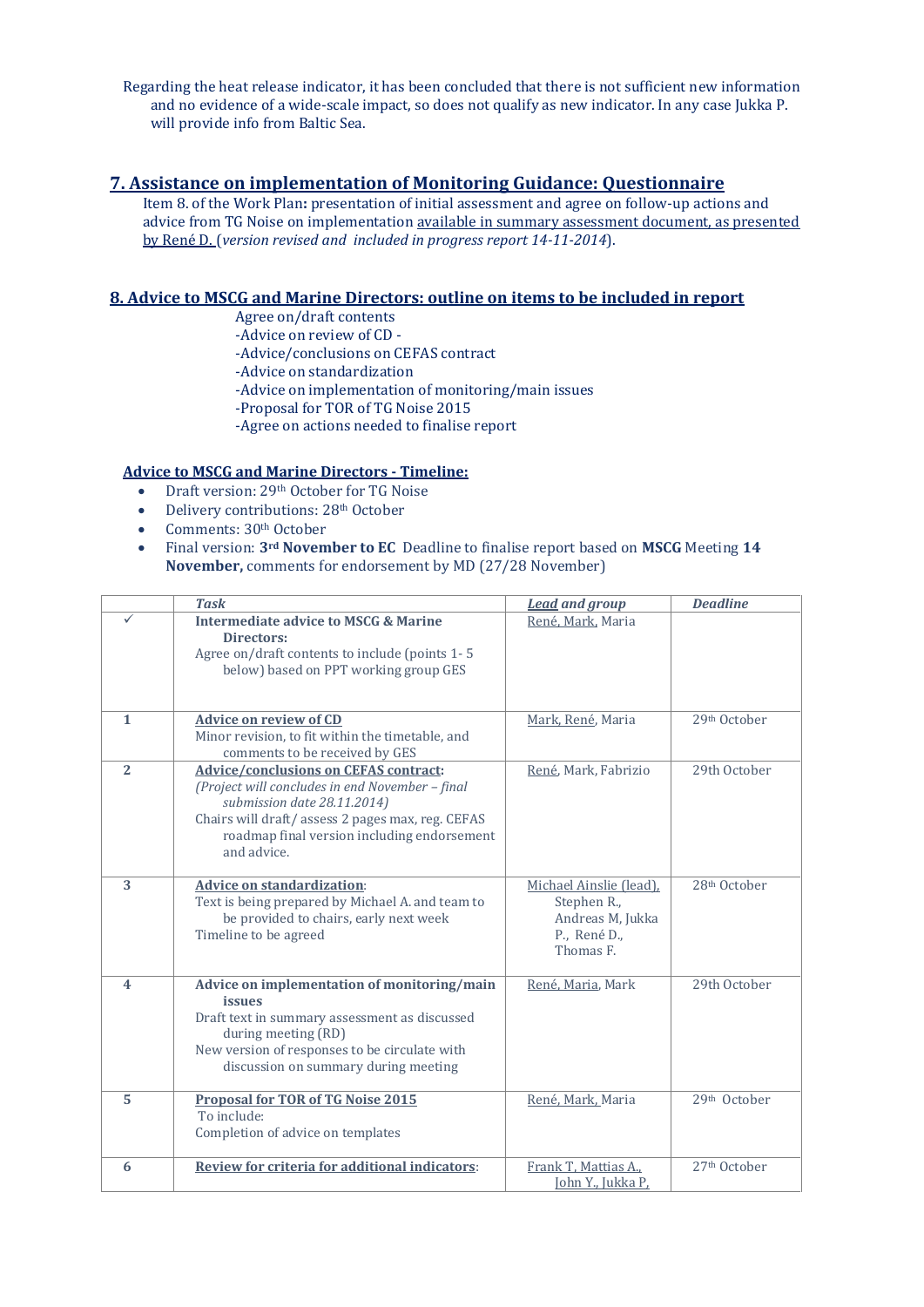|   | Task                                                                                                                                                                                                                                                                                                                                                                                                                                                                    | <b>Lead and group</b>                                                              | <b>Deadline</b>          |
|---|-------------------------------------------------------------------------------------------------------------------------------------------------------------------------------------------------------------------------------------------------------------------------------------------------------------------------------------------------------------------------------------------------------------------------------------------------------------------------|------------------------------------------------------------------------------------|--------------------------|
|   | High frequency impulsive sounds<br>FT: to check whether useable info available<br>Electromagnetic fields (from submarine cables)<br>FT and Mattias A., and to check whether useable<br>info available and John Y to review available                                                                                                                                                                                                                                    | Fabrizio B.:<br><i><u><b>fadditional</b></u></i><br>information to be<br>provided) |                          |
|   | info in US<br>Heat release<br>RD to revisit TG 11 report /<br>Jukka to review available information on Baltic<br>Sea<br>Light (by offshore structures):<br>Info: about scale evidence with affect in marine<br>FB info about bridge of MESSINA strait<br>2 parts to be prepared: first part for inclusion in<br>the draft report with fundamentals and<br>explanation about the selections criteria; and<br>2 <sup>nd</sup> part to be included later with reference to | René, Thomas                                                                       | 29 <sup>th</sup> October |
|   | the argumentation                                                                                                                                                                                                                                                                                                                                                                                                                                                       |                                                                                    |                          |
| 6 | Agree on other actions needed to finalise report                                                                                                                                                                                                                                                                                                                                                                                                                        | Done above                                                                         |                          |

# **Proposal for TOR contents of TG Noise work in 2015:** Items to be included:

- Completion of advice on template of revision of CD following advice of EC DG ENV and members of the MSCG;
- Exploration for setting up and register of impulsive noise
- To continue support the process of standardization as appropriated, including the workshop proposed by Germany
- To continue assistance on implementation of Monitoring Guidance
- To promote sharing of experiences and stock-take knowledge and information gained by ongoing initiatives (e.g BIAS, Aquo) at regional, national and international level

# **9. Next TG Noise meetings – proposals:**

- TG Noise meeting proposal to be held in ICES (Copenhagen): end September / mid-October 2015. Action: Mark T.
- TG Noise (restricted group to attend) workshop in Germany: related with the interim process of standardization. Action: Andreas M.
- Conference in 2015 in Barcelona 11-15<sup>th</sup> May: OCEANOISE 2015 <http://oceanoise2015.com/> . Invitation to all group (most already invited). Action: Michel André

### **10. Conclusion of the meeting:**

The meeting was closed at 12.00h by René and Mark, thanking all participants for the positive and pleasant work in Slovenia. On behalf of the group many thanks to Monika Peterlin for the Slovenian hospitality, excellent venue and support. The work of TG Noise is appreciated and therefore should continue to provide support to MS in their work. Thanks to the group!